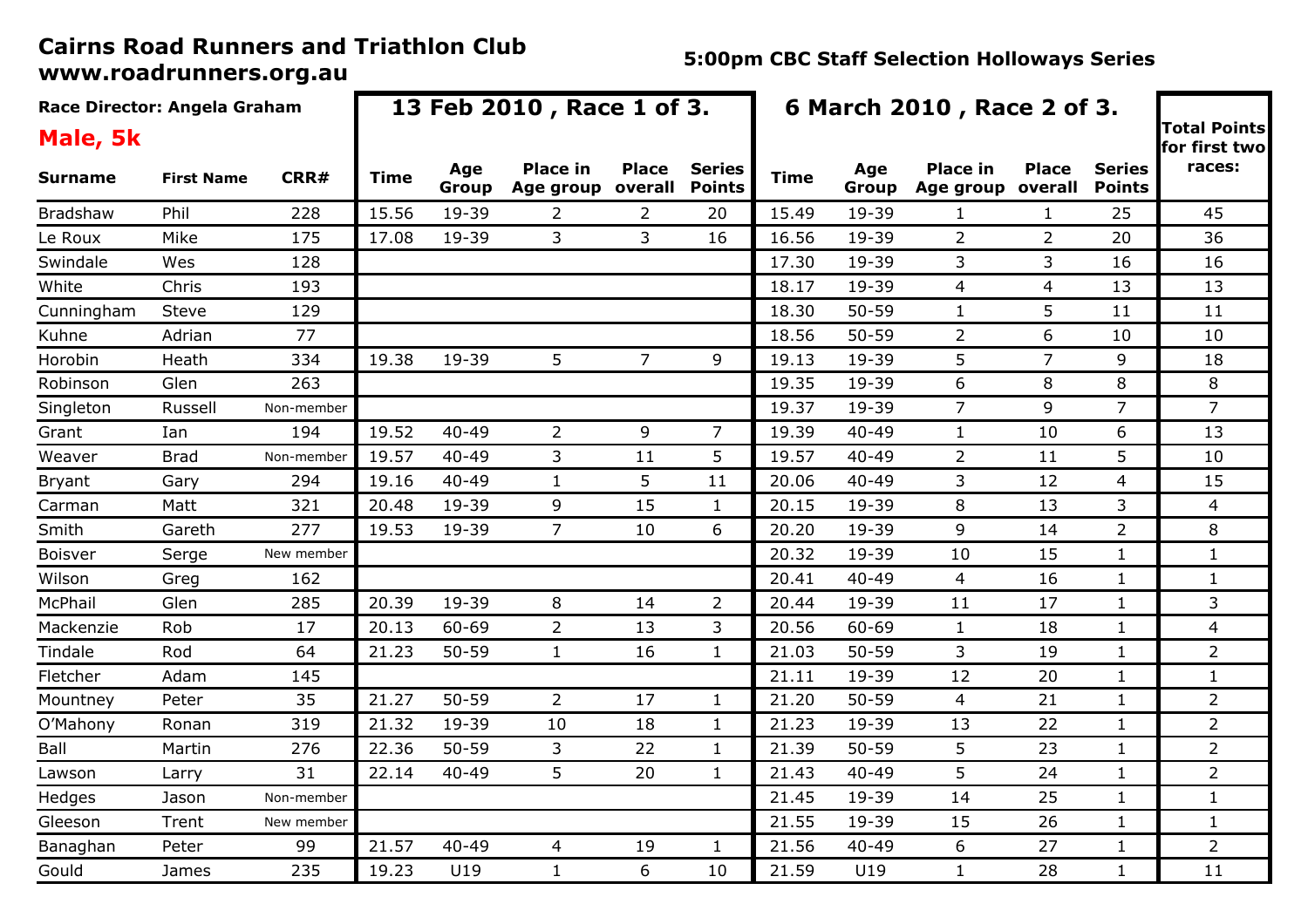| Race Director: Angela Graham<br><b>Male, 5k (continues)</b> |                      |                | 13 Feb 2010, Race 1 of 3. |              |                                             | 6 March 2010, Race 2 of 3. | <b>Total Points</b><br>for first two |             |              |                                      |              |                                |                |
|-------------------------------------------------------------|----------------------|----------------|---------------------------|--------------|---------------------------------------------|----------------------------|--------------------------------------|-------------|--------------|--------------------------------------|--------------|--------------------------------|----------------|
| <b>Surname</b>                                              | <b>First</b><br>Name | CRR#           | Time                      | Age<br>Group | <b>Place in</b><br>Age group overall Points | <b>Place</b>               | <b>Series</b>                        | <b>Time</b> | Age<br>Group | <b>Place in</b><br>Age group overall | <b>Place</b> | <b>Series</b><br><b>Points</b> | races:         |
| <b>Bunt</b>                                                 | Jackson              | 241            | 22.44                     | U19          | 2                                           | 23                         | 1                                    | 22.07       | U19          | 2                                    | 29           | 1                              | 2              |
| Sievers                                                     | Jordan               | 268            |                           |              |                                             |                            |                                      | 22.13       | U19          | 3                                    | 30           | 1                              | $\mathbf{1}$   |
| Foley                                                       | Chris                | Non-member     |                           |              |                                             |                            |                                      | 22.15       | 19-39        | 16                                   | 31           | 1                              | $\mathbf{1}$   |
| Johnston                                                    | Robert               | Non-member     |                           |              |                                             |                            |                                      | 23.28       | 19-39        | 17                                   | 32           | 1                              | 1              |
| Smith                                                       | Ben                  | 335            |                           |              |                                             |                            |                                      | 23.35       | 19-39        | 18                                   | 33           | 1                              | $\mathbf{1}$   |
| Wakely                                                      | Thomas               | Non-member     | 24.45                     | 19-39        | 14                                          | 31                         | 1                                    | 23.53       | 19-39        | 19                                   | 34           | 1                              | 2              |
| Simpson                                                     | Andrew               | 324            | 24.15                     | 19-39        | 13                                          | 29                         | $\mathbf{1}$                         | 24.10       | 19-39        | 20                                   | 35           | 1                              | $\overline{2}$ |
| Von Hesselrode                                              | Rob                  | Non-member     |                           |              |                                             |                            |                                      | 25.14       | $50 - 59$    | 6                                    | 36           | 1                              | $\mathbf{1}$   |
| Cavill                                                      | Jim                  | 89             |                           |              |                                             |                            |                                      | 25.34       | 40-49        | $\overline{7}$                       | 37           | 1                              | $\mathbf{1}$   |
| Morris                                                      | Peter                | 117            | 26.18                     | $50 - 59$    | 4                                           | 34                         | $\mathbf{1}$                         | 25.37       | $50 - 59$    | $\overline{7}$                       | 38           | 1                              | $\overline{2}$ |
| Priddle                                                     | Clayton              | 275            |                           |              |                                             |                            |                                      | 27.11       | 40-49        | 8                                    | 39           | 1                              | 1              |
| Parker                                                      | Neil                 | Non-member     |                           |              |                                             |                            |                                      | 27.52       | 40-49        | 9                                    | 40           | 1                              | $\mathbf{1}$   |
| Bowen                                                       | Lynton               | 288            | 29.14                     | 60-69        | 4                                           | 36                         | $\mathbf{1}$                         | 29.27       | 60-69        | $\overline{2}$                       | 41           | 1                              | $\overline{2}$ |
| Dewar                                                       | Matthew              | 92             | 19.10                     | 19-39        | 4                                           | 4                          | 13                                   | <b>DNF</b>  | 19-39        |                                      |              |                                | 13             |
| O'Mahony                                                    | Bryan                | 245            | 19.49                     | 19-39        | 6                                           | 8                          | 8                                    | <b>DNF</b>  | 19-39        |                                      |              |                                | 8              |
| Hawke                                                       | Matthew              | 51             | 15.38                     | 19-39        | $\mathbf{1}$                                | $\mathbf{1}$               | 25                                   |             |              |                                      |              |                                | 25             |
| deKievith                                                   | Marcel               | $\overline{2}$ | 19.59                     | 60-69        | $\mathbf{1}$                                | 12                         | 4                                    |             |              |                                      |              |                                | 4              |
| Hartley                                                     | T.A.                 | Non-member     | 22.36                     | $40 - 49$    | 6                                           | 21                         | $\mathbf{1}$                         |             |              |                                      |              |                                | $\mathbf{1}$   |
| Anderson-<br>Clemence                                       | Muzza                | 218            | 23.01                     | 19-39        | 11                                          | 24                         | $\mathbf{1}$                         |             |              |                                      |              |                                | $\mathbf{1}$   |
| O'Neill                                                     | Aaron                | Non-member     | 23.04                     | 19-39        | 12                                          | 25                         | $\mathbf{1}$                         |             |              |                                      |              |                                | 1              |
| Hermon                                                      | Paul                 | Non-member     | 23.05                     | $40 - 49$    | $\overline{7}$                              | 26                         | $\mathbf{1}$                         |             |              |                                      |              |                                | $\mathbf{1}$   |
| Jones                                                       | Grant                | 34             | 23.12                     | $40 - 49$    | 8                                           | 27                         | $\mathbf{1}$                         |             |              |                                      |              |                                | 1              |
| Pilat                                                       | Joe                  | 148            | 23.33                     | $40 - 49$    | 9                                           | 28                         | $\mathbf{1}$                         |             |              |                                      |              |                                | $\mathbf{1}$   |
| Hansen                                                      | Bruce                | 49             | 24.39                     | $40 - 49$    | 10                                          | 30                         | $\mathbf{1}$                         |             |              |                                      |              |                                | 1              |
| <b>Bunt</b>                                                 | <b>Jeff</b>          | 238            | 24.49                     | $40 - 49$    | 11                                          | 32                         | $\mathbf{1}$                         |             |              |                                      |              |                                | 1              |
| Lawrence                                                    | David                | Non-member     | 25.25                     | 60-69        | 3                                           | 33                         | $\mathbf{1}$                         |             |              |                                      |              |                                | 1              |
| Skinner                                                     | David                | Non-member     | 26.33                     | $50 - 59$    | 5                                           | 35                         | $\mathbf{1}$                         |             |              |                                      |              |                                | 1              |
| Robinson                                                    | Michael              | Non-member     | 31.05                     | $70+$        | $\mathbf{1}$                                | 37                         | $\mathbf{1}$                         |             |              |                                      |              |                                | $\mathbf{1}$   |
| Lucas                                                       | Geoff                | Non-member     | <b>DNF</b>                | 60-69        |                                             |                            |                                      |             |              |                                      |              |                                | 0              |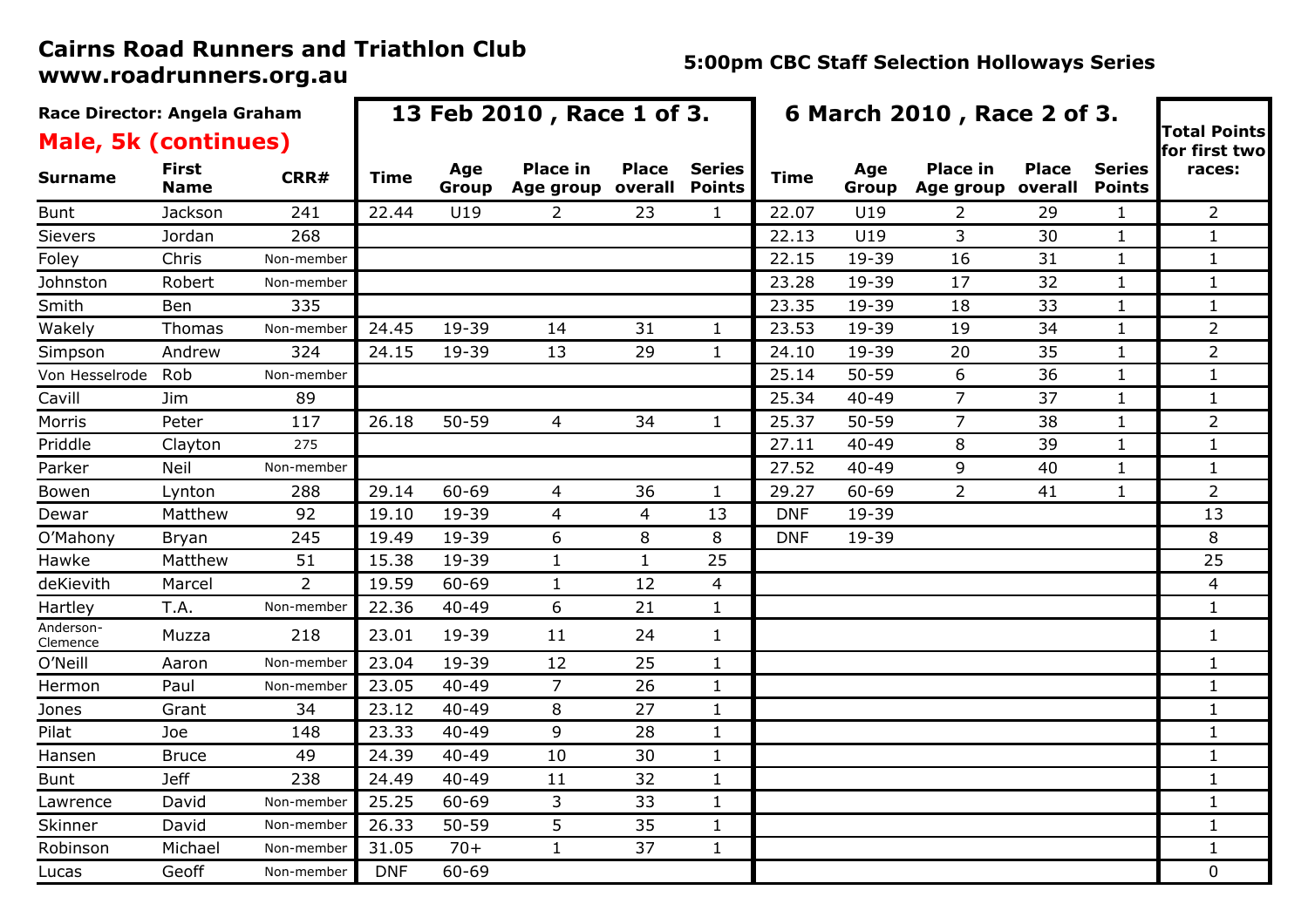| Race Director: Angela Graham |                      |            |             |              | 13 Feb 2010, Race 1 of 3.    |                         |                                | 6 March 2010, Race 2 of 3. |              |                              |                         |                                |                                      |
|------------------------------|----------------------|------------|-------------|--------------|------------------------------|-------------------------|--------------------------------|----------------------------|--------------|------------------------------|-------------------------|--------------------------------|--------------------------------------|
| <b>Female, 5k</b>            |                      |            |             |              |                              |                         |                                |                            |              |                              |                         |                                | <b>Total Points</b><br>for first two |
| <b>Surname</b>               | First<br><b>Name</b> | CRR#       | <b>Time</b> | Age<br>Group | <b>Place in</b><br>Age group | <b>Place</b><br>overall | <b>Series</b><br><b>Points</b> | <b>Time</b>                | Age<br>Group | <b>Place in</b><br>Age group | <b>Place</b><br>overall | <b>Series</b><br><b>Points</b> | races:                               |
| Boddington                   | Natalie              | 270        | 20.21       | 19-39        | $\overline{2}$               | $\overline{2}$          | 25                             | 20.23                      | 19-39        | $\mathbf{1}$                 | $\mathbf{1}$            | 25                             | 50                                   |
| Crowe                        | Susan                | Non-member |             |              |                              |                         |                                | 20.48                      | 19-39        | $\overline{2}$               | $\overline{2}$          | 20                             | 20                                   |
| Hargreaves                   | Andrea               | 120        | 20.52       | $40 - 49$    | 1                            | 3                       | 16                             | 20.54                      | $40 - 49$    | $\mathbf{1}$                 | 3                       | 16                             | 32                                   |
| Carman                       | Joanna               | 320        | 21.55       | 19-39        | 5                            | 6                       | 10                             | 20.57                      | 19-39        | 3                            | 4                       | 13                             | 23                                   |
| Wellington                   | Michelle             | 126        | 23.03       | 19-39        | $\overline{7}$               | 12                      | 4                              | 22.29                      | 19-39        | $\overline{4}$               | 5                       | 11                             | 15                                   |
| Hargreaves                   | Ella                 | 119        | 25.19       | U19          | 1                            | 17                      | $\mathbf{1}$                   | 22.34                      | U19          | $\mathbf{1}$                 | 6                       | 10                             | 11                                   |
| Besgrove                     | Paula                | 305        | 23.08       | 19-39        | 8                            | 13                      | 3                              | 22.44                      | 19-39        | 5                            | $\overline{7}$          | 9                              | 12                                   |
| Morgan                       | Anna                 | 315        | 22.50       | $40 - 49$    | 3                            | 10                      | 6                              | 23.14                      | $40 - 49$    | $\overline{2}$               | 8                       | 8                              | 14                                   |
| Storch                       | Adaline              | 142        |             |              |                              |                         |                                | 23.36                      | U19          | $\overline{2}$               | 9                       | $\overline{7}$                 | $\overline{7}$                       |
| Shearer                      | Margie               | Non-member | 23.02       | $40 - 49$    | 4                            | 11                      | 5                              | 23.41                      | $40 - 49$    | 3                            | 10                      | 6                              | 11                                   |
| Foley                        | <b>Brenda</b>        | New member |             |              |                              |                         |                                | 23.54                      | 19-39        | 6                            | 11                      | 5                              | 5                                    |
| Le Roux                      | Kirsten              | 161        | 24.35       | 19-39        | 9                            | 16                      | $\mathbf{1}$                   | 24.24                      | 19-39        | $\overline{7}$               | 12                      | $\overline{4}$                 | 5                                    |
| Smith                        | Alison               | 262        |             |              |                              |                         |                                | 24.35                      | 19-39        | 8                            | 13                      | 3                              | 3                                    |
| Hougan                       | Jordan               | 269        |             |              |                              |                         |                                | 25.02                      | $40 - 49$    | 4                            | 14                      | $\overline{2}$                 | $\overline{2}$                       |
| Daggett                      | Sarah                | Non-member |             |              |                              |                         |                                | 25.10                      | 19-39        | 9                            | 15                      | $\mathbf{1}$                   | $\mathbf{1}$                         |
| Kusinski                     | Eve                  | 188        |             |              |                              |                         |                                | 25.45                      | 19-39        | 10                           | 16                      | $\mathbf{1}$                   | 1                                    |
| Wilson                       | Renee                | 322        | 26.36       | 19-39        | 14                           | 27                      | $\mathbf{1}$                   | 25.54                      | 19-39        | 11                           | 17                      | $\mathbf{1}$                   | $\overline{2}$                       |
| Garner                       | Laura                | 24         | 26.12       | $40 - 49$    | 8                            | 21                      | $\mathbf{1}$                   | 26.07                      | $40 - 49$    | 5                            | 18                      | $\mathbf{1}$                   | $\overline{2}$                       |
| Bradshaw                     | Lorna                | 229        |             |              |                              |                         |                                | 26.39                      | 19-39        | 12                           | 19                      | $\mathbf{1}$                   | $\mathbf{1}$                         |
| Cross                        | Avril                | 283        | 26.24       | 19-39        | 12                           | 22                      | $\mathbf{1}$                   | 27.16                      | 19-39        | 13                           | 20                      | $\mathbf{1}$                   | $\overline{2}$                       |
| Griffiths                    | Sarah                | 286        | 26.08       | 19-39        | 11                           | 20                      | $\mathbf{1}$                   | 27.26                      | 19-39        | 14                           | 21                      | $\mathbf{1}$                   | $\overline{2}$                       |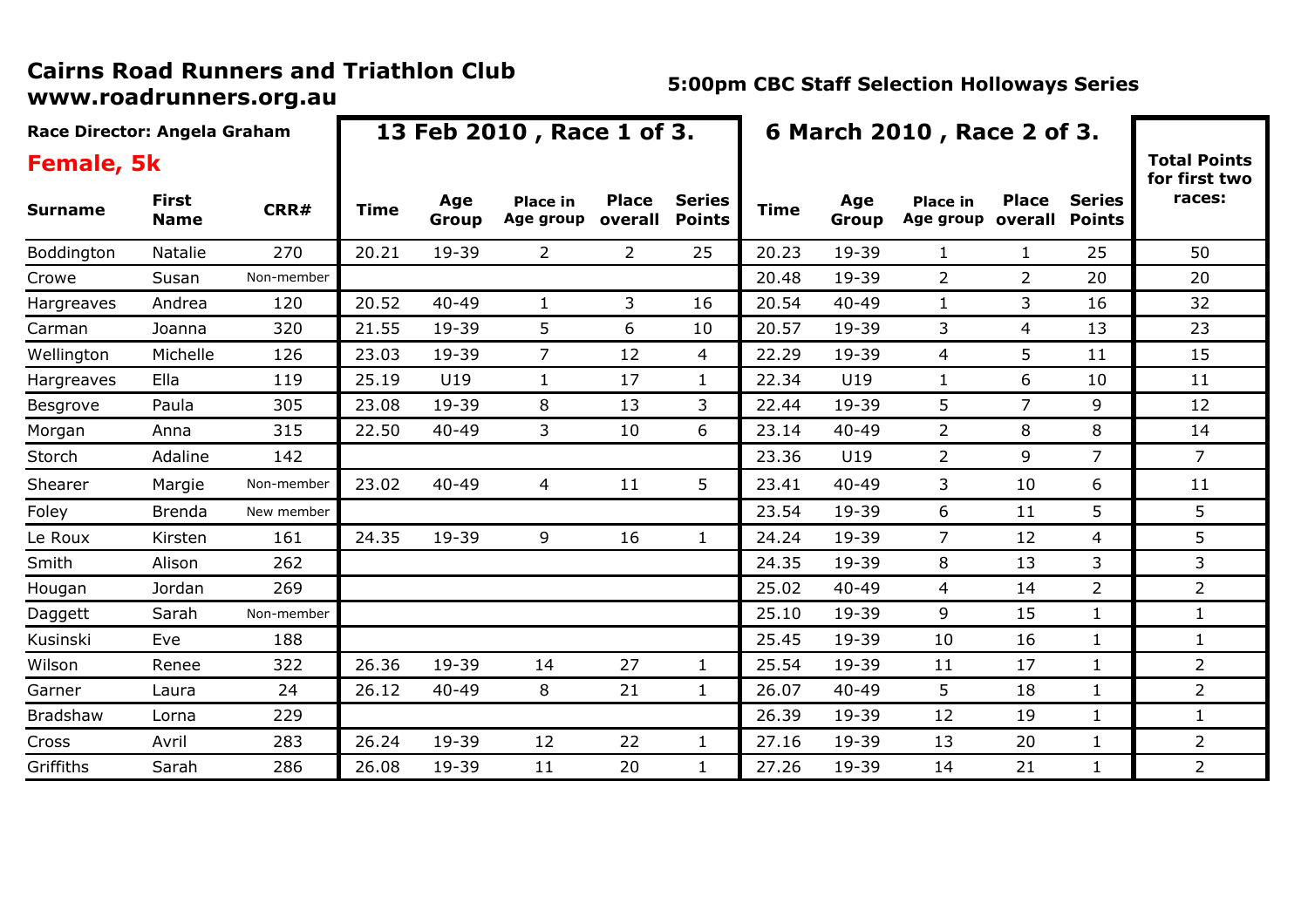|                | Race Director: Angela Graham  |            |             |              | 13 Feb 2010, Race 1 of 3.    |                         |                                | 6 March 2010, Race 2 of 3. |              |                              |                         |                                |                                      |
|----------------|-------------------------------|------------|-------------|--------------|------------------------------|-------------------------|--------------------------------|----------------------------|--------------|------------------------------|-------------------------|--------------------------------|--------------------------------------|
|                | <b>Female, 5k (continues)</b> |            |             |              |                              |                         |                                |                            |              |                              |                         |                                | <b>Total Points</b><br>for first two |
| <b>Surname</b> | <b>First</b><br><b>Name</b>   | CRR#       | <b>Time</b> | Age<br>Group | <b>Place in</b><br>Age group | <b>Place</b><br>overall | <b>Series</b><br><b>Points</b> | <b>Time</b>                | Age<br>Group | <b>Place in</b><br>Age group | <b>Place</b><br>overall | <b>Series</b><br><b>Points</b> | races:                               |
| Parker         | Debra                         | New member |             |              |                              |                         |                                | 27.51                      | $40 - 49$    | 6                            | 22                      | 1                              | $\mathbf{1}$                         |
| Lawson         | Lorraine                      | 118        | 28.28       | $40 - 49$    | 9                            | 25                      | $\mathbf{1}$                   | 28.08                      | 40-49        | $\overline{7}$               | 23                      | $\mathbf{1}$                   | $\overline{2}$                       |
| Mackenzie      | Celia                         | 18         | 27.56       | $50 - 59$    | $\overline{2}$               | 24                      | $\mathbf{1}$                   | 28.19                      | 50-59        | $\mathbf{1}$                 | 24                      | $\mathbf{1}$                   | $\overline{2}$                       |
| Letts          | Kirsten                       | Non-member |             |              |                              |                         |                                | 28.30                      | 19-39        | 15                           | 25                      | $\mathbf{1}$                   | $\mathbf{1}$                         |
| Lawrence       | Veronica                      | Non-member | 36.22       | 19-39        | 16                           | 30                      | $\mathbf{1}$                   | 29.13                      | 19-39        | 16                           | 26                      | $\mathbf{1}$                   | $\overline{2}$                       |
| LeComte        | Julie                         | 260        |             |              |                              |                         |                                | 29.27                      | $40 - 49$    | 8                            | 27                      | $\mathbf{1}$                   | $\mathbf{1}$                         |
| <b>Bunt</b>    | Debra                         | 239        |             |              |                              |                         |                                | 30.08                      | $40 - 49$    | 9                            | 28                      | $\mathbf{1}$                   | $\mathbf{1}$                         |
| <b>Buckley</b> | Sandra                        | 102        | 31.54       | 60-69        | $\mathbf{1}$                 | 29                      | $\mathbf{1}$                   | 33.27                      | 60-69        | $\mathbf{1}$                 | 29                      | $\mathbf{1}$                   | $\overline{2}$                       |
| Campbell       | Fiona                         | 266        | 20.01       | 19-39        | $\mathbf{1}$                 | $\mathbf{1}$            | 20                             |                            |              |                              |                         |                                | 20                                   |
| Pickering      | Jessica                       | 16         | 21.31       | 19-39        | 3                            | 4                       | 13                             |                            |              |                              |                         |                                | 13                                   |
| Robb           | Megan                         | Non-member | 21.38       | 19-39        | 4                            | 5                       | 11                             |                            |              |                              |                         |                                | 11                                   |
| Sager          | Julie                         | 132        | 22.16       | 19-39        | 6                            | $\overline{7}$          | 9                              |                            |              |                              |                         |                                | 9                                    |
| Johnston       | Stephanie                     | 14         | 22.22       | $50 - 59$    | $\mathbf{1}$                 | 8                       | 8                              |                            |              |                              |                         |                                | 8                                    |
| Gooiker        | Michelle                      | 325        | 22.24       | $40 - 49$    | $\overline{2}$               | 9                       | $\overline{7}$                 |                            |              |                              |                         |                                | $\overline{7}$                       |
| Beare          | Anne                          | 11         | 23.51       | $40 - 49$    | 5                            | 14                      | $\overline{2}$                 |                            |              |                              |                         |                                | $\overline{2}$                       |
| DeZen          | Emy                           | 61         | 24.13       | $40 - 49$    | 6                            | 15                      | $\mathbf{1}$                   |                            |              |                              |                         |                                | $\mathbf{1}$                         |
| Omundsen       | Rosie                         | 21         | 25.34       | $40 - 49$    | $\overline{7}$               | 18                      | $\mathbf{1}$                   |                            |              |                              |                         |                                | $\mathbf{1}$                         |
| Cotter         | Melissa                       | 168        | 25.37       | 19-39        | 10                           | 19                      | $\mathbf{1}$                   |                            |              |                              |                         |                                | 1                                    |
| Roach          | Sarah                         | 303        | 26.56       | 19-39        | 13                           | 23                      | $\mathbf{1}$                   |                            |              |                              |                         |                                | $\mathbf{1}$                         |
| Jenkin         | Kathy                         | 186        | 28.28       | $50 - 59$    | 3                            | 26                      | $\mathbf{1}$                   |                            |              |                              |                         |                                | $\mathbf{1}$                         |
| Tucker         | Rebecca                       | 333        | 31.35       | 19-39        | 15                           | 28                      | $\mathbf{1}$                   |                            |              |                              |                         |                                | $\mathbf{1}$                         |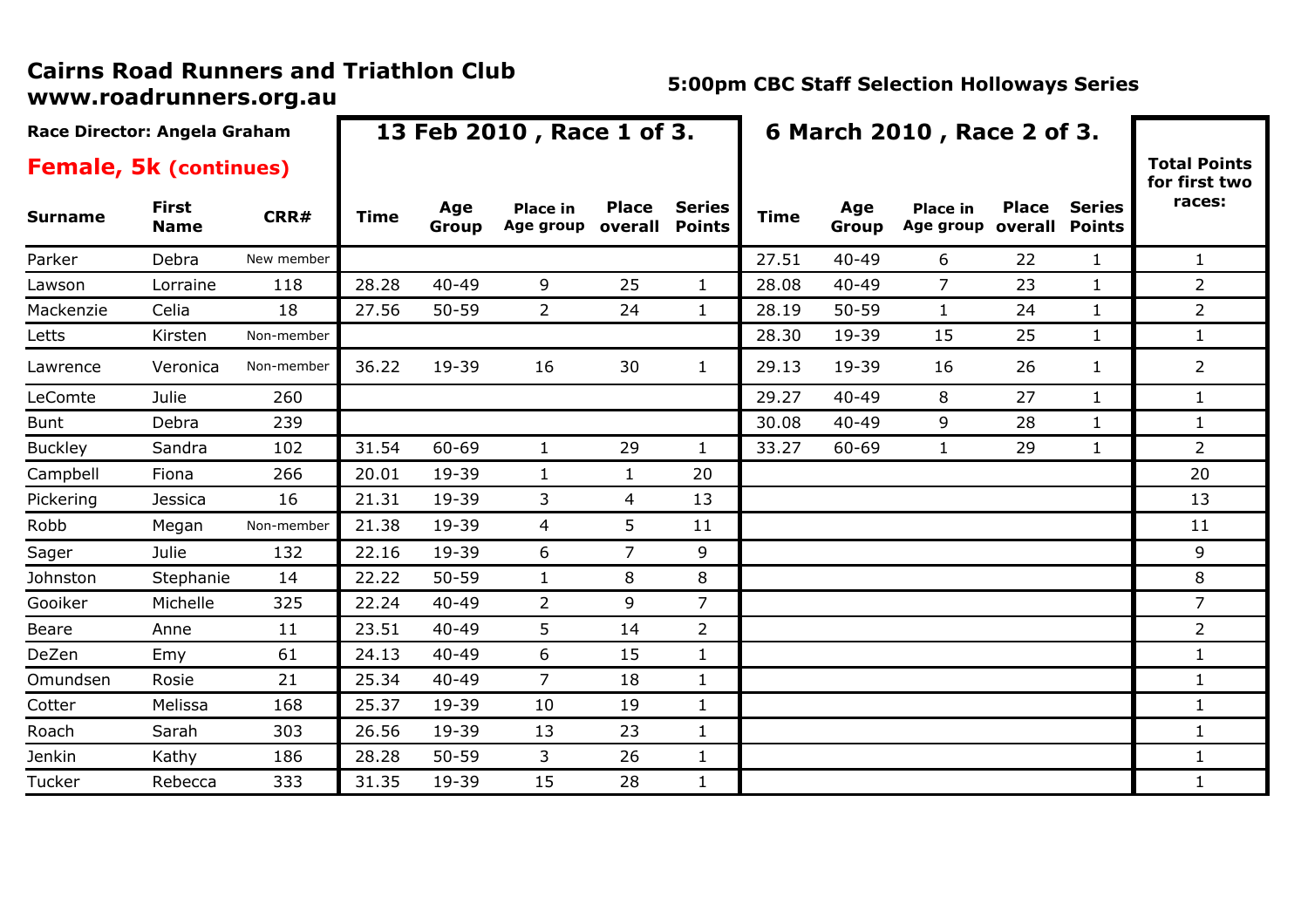| Race Director: Angela Graham |                             |            |       |              | 13 Feb 2010, Race 1 of 3.    |                         | 6 March 2010, Race 2 of 3.     |             |              |                              |                         |                                |                                      |
|------------------------------|-----------------------------|------------|-------|--------------|------------------------------|-------------------------|--------------------------------|-------------|--------------|------------------------------|-------------------------|--------------------------------|--------------------------------------|
| Male, 3k                     |                             |            |       |              |                              |                         |                                |             |              |                              |                         |                                | <b>Total Points</b><br>for first two |
| <b>Surname</b>               | <b>First</b><br><b>Name</b> | CRR#       | Time  | Age<br>Group | <b>Place in</b><br>Age group | <b>Place</b><br>overall | <b>Series</b><br><b>Points</b> | <b>Time</b> | Age<br>Group | <b>Place in</b><br>Age group | <b>Place</b><br>overall | <b>Series</b><br><b>Points</b> | races:                               |
| Hawke                        | Matthew                     | 61         |       |              |                              |                         |                                | 8.36        | $16+$        | -1                           | 1                       | 25                             | 25                                   |
| Ahern                        | Jarrod                      | 231        |       |              |                              |                         |                                | 9.47        | $12 - 15$    | $\mathbf{1}$                 | $\overline{2}$          | 20                             | 20                                   |
| James                        | Bini                        | 217        | 9.40  | $12 - 15$    | $\mathbf{1}$                 | $\mathbf{1}$            | 25                             | 9.48        | $12 - 15$    | $\overline{2}$               | 3                       | 16                             | 41                                   |
| Ederveen                     | Sam                         | 273        | 13.48 | U12          | $\mathbf{1}$                 | $\overline{7}$          | 9                              | 12.32       | U12          | $\mathbf{1}$                 | 4                       | 13                             | 22                                   |
| Tap                          | Mitchell                    | Non-member |       |              |                              |                         |                                | 12.42       | $12 - 15$    | 3                            | 5                       | 11                             | 11                                   |
| Trounce                      | Max                         | 284        | 13.09 | $12 - 15$    | 3                            | 3                       | 16                             | 12.54       | $12 - 15$    | 4                            | 6                       | 10                             | 26                                   |
| <b>Barnes</b>                | Matthew                     | Non-member |       |              |                              |                         |                                | 13.00       | U12          | $\overline{2}$               | $\overline{7}$          | 9                              | 9                                    |
| Colwell                      | Sam                         | Non-member |       |              |                              |                         |                                | 13.01       | $12 - 15$    | 5                            | 8                       | 8                              | 8                                    |
| Ederveen                     | <b>Niels</b>                | 274        | 14.13 | $16+$        | $\mathsf{3}$                 | 10                      | 6                              | 13.27       | $16+$        | $\overline{2}$               | 9                       | $\overline{7}$                 | 13                                   |
| Kraska                       | Ian                         | 23         | 13.21 | $16+$        | $\mathbf{1}$                 | 4                       | 13                             | 13.38       | $16+$        | 3                            | 10                      | 6                              | 19                                   |
| Readman                      | Nathan                      | 332        | 13.58 | U12          | $\overline{2}$               | 8                       | 8                              | 13.54       | U12          | 3                            | 11                      | 5                              | 13                                   |
| Graf                         | Max                         | Non-member |       |              |                              |                         |                                | 14.46       | U12          | 4                            | 12                      | 4                              | 4                                    |
| Mlikota                      | Luke                        | Non-member |       |              |                              |                         |                                | 14.46       | U12          | $\overline{4}$               | 13                      | 3                              | 3                                    |
| Wilson                       | Zack                        | 171        |       |              |                              |                         |                                | 15.10       | U12          | 5                            | 14                      | $\overline{2}$                 | $\overline{2}$                       |
| <b>Bunt</b>                  | <b>Brendan</b>              | 242        | 15.12 | U12          | 3                            | 11                      | 5                              | 15.50       | U12          | 6                            | 15                      | $\mathbf{1}$                   | 6                                    |
| Davis                        | Luke                        | Non-member |       |              |                              |                         |                                | 15.57       | $12 - 15$    | $6\,$                        | 16                      | $\mathbf{1}$                   | $\mathbf{1}$                         |
| Walk                         | Dylan                       | Non-member |       |              |                              |                         |                                | 16.42       | $12 - 15$    | $\overline{7}$               | 17                      | $\mathbf{1}$                   | $\mathbf{1}$                         |
| Slimming                     | Meyric                      | 338        |       |              |                              |                         |                                | 17.43       | $16+$        | $\overline{4}$               | 18                      | $\mathbf{1}$                   | $\mathbf{1}$                         |
| Hargreaves                   | Darren                      | 256        | 17.35 | $16+$        | 6                            | 15                      | $\mathbf{1}$                   | 17.55       | $16+$        | 5                            | 19                      | $\mathbf{1}$                   | $\overline{2}$                       |
| Higgins                      | Jamie                       | Non-member |       |              |                              |                         |                                | 19.40       | $12 - 15$    | 8                            | 20                      | $\mathbf{1}$                   | $\mathbf{1}$                         |
| Omundsen                     | James                       | 22         | 11.42 | $12 - 15$    | $\overline{2}$               | $\overline{2}$          | 20                             |             |              |                              |                         |                                | 20                                   |
| Courtney                     | Alan                        | 80         | 13.31 | $16+$        | $\overline{2}$               | 5                       | 11                             |             |              |                              |                         |                                | 11                                   |
| Hermon                       | <b>Jesse</b>                | Non-member | 13.47 | $12 - 15$    | $\overline{4}$               | 6                       | 10                             |             |              |                              |                         |                                | 10                                   |
| Hermon                       | Callum                      | Non-member | 14.03 | $12 - 15$    | 5                            | 9                       | $\overline{7}$                 |             |              |                              |                         |                                | $\overline{7}$                       |
| Robinson                     | Daniel                      | Non-member | 15.37 | $16+$        | 4                            | 12                      | 4                              |             |              |                              |                         |                                | 4                                    |
| Jones                        | <b>Brian</b>                | 52         | 15.44 | $16+$        | 5                            | 13                      | 3                              |             |              |                              |                         |                                | 3                                    |
| Reaks                        | <b>Nick</b>                 | Non-member | 16.44 | $12 - 15$    | 6                            | 14                      | $\overline{2}$                 |             |              |                              |                         |                                | $\overline{2}$                       |
| Bryant                       | Joshua                      | 297        | 19.21 | U12          | 4                            | 16                      | $\mathbf{1}$                   |             |              |                              |                         |                                | $\mathbf{1}$                         |
| Daly                         | <b>Jack</b>                 | Non-member | 37.55 | U12          | 5                            | 17                      | $\mathbf{1}$                   |             |              |                              |                         |                                | $\mathbf{1}$                         |